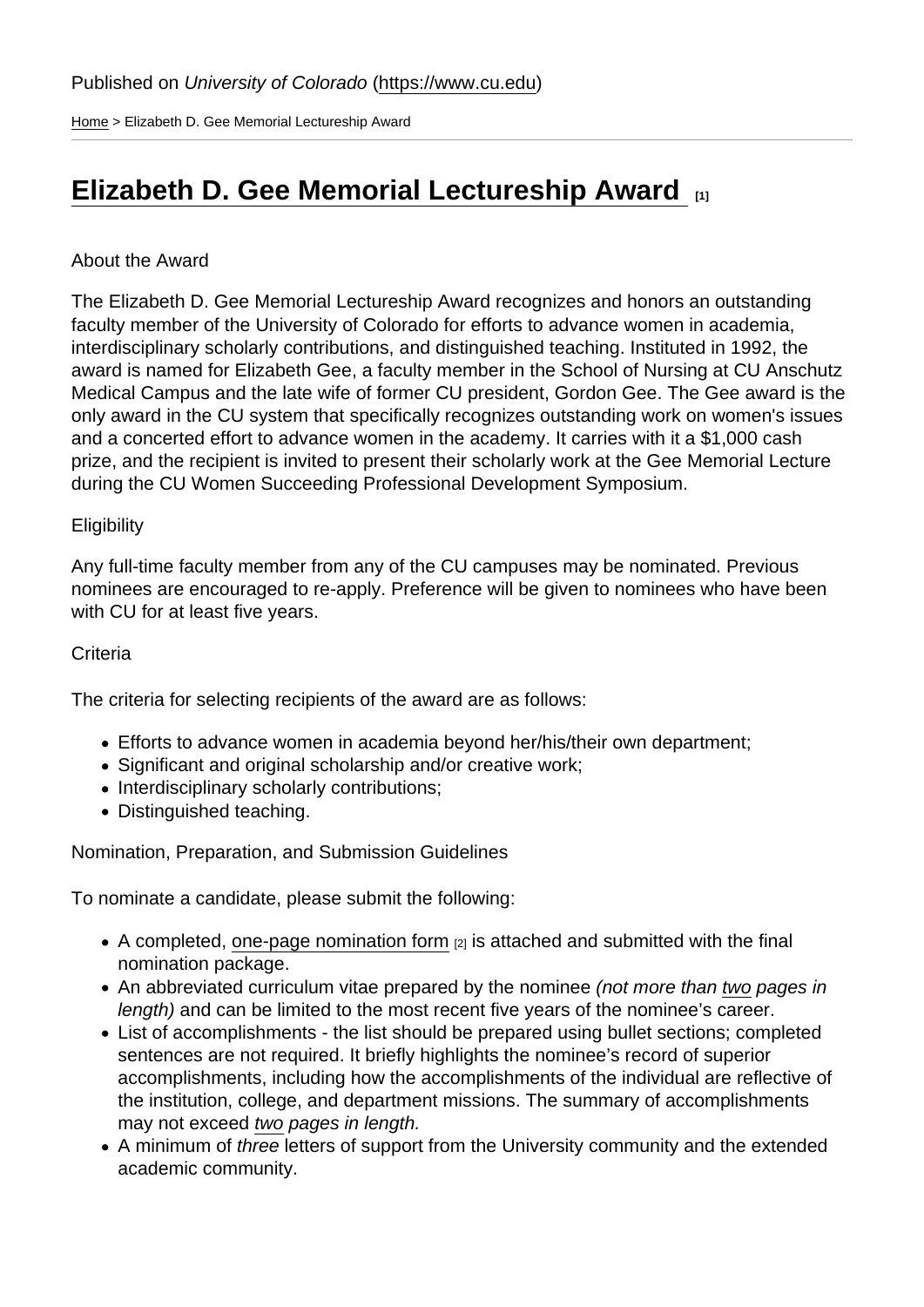## Format for Submitting Nomination Materials

You must electronically submit the nominating packet as a single PDF file using the label in lastname.pdf to [facultycouncil@cu.edu](mailto:facultycouncil@cu.edu) [3] for the nomination to be considered.

## Award Recipients

| Year | <b>Recipient Name</b>                                                                                              |
|------|--------------------------------------------------------------------------------------------------------------------|
| 1993 | Barbara Engel, CU Boulder, History                                                                                 |
| 1994 | Nancy Zahniser, CU Anschutz Medical Campus, Pharmacology                                                           |
| 1995 | Margaret Ferguson, CU Boulder, English                                                                             |
| 1996 | No Award Given                                                                                                     |
| 1997 | Loran Moore, CU Denver, Anthropology                                                                               |
| 1998 | Susan Avery, CU Boulder, Electrical Engineering<br>Dorothea Olkowski, ?CU Colorado Springs, Philosophy             |
| 1999 | No Award Given                                                                                                     |
| 2000 | Lyn Taylor, CU Denver, Education<br>Susan Clarke, CU Boulder, Political Science                                    |
| 2001 | Margaret Ann Eisenhart, CU Boulder, Education                                                                      |
| 2002 | Melinda Piket-May, CU Boulder, Computer & Electrical Engineering                                                   |
| 2003 | Judith Regensteiner, CU Anschutz Medical Campus, General Internal Medicine                                         |
| 2004 | Marianne Wesson, CU Boulder, School of Law                                                                         |
| 2005 | Kristi Anseth, CU Boulder, Chemical & Biological Engineering                                                       |
| 2006 | Abby Ferber, CU Colorado Springs, Sociology and Women's Studies<br>Patricia Rankin, CU Boulder, Physics            |
| 2007 | Peggy Neville, CU Anschutz Medical Campus, Medicine Physiology & Biophysics,<br><b>Obstetrics &amp; Gynecology</b> |
| 2008 | Mary Coussons-Read, CU Denver, Psychology<br>Andrea Herrera, CU Colorado Springs, Women's & Ethnic Studies         |
| 2009 | Joanne Belknap, CU Boulder, Sociology                                                                              |
| 2010 | Laura Borgelt, CU Anschutz Medical Campus, Pharmacy & Medicine                                                     |
| 2011 | Alison M. Jaggar, CU Boulder, Philosophy                                                                           |
| 2012 | Brenda Allen, CU Denver, Diversity & Inclusion                                                                     |
| 2013 | Eva Aagaard, CU Anschutz Medical Campus, Medicine                                                                  |
| 2014 | Carol M. Rumack, CU Anschutz Medical Campus, Medicine                                                              |
| 2015 | Terra McKinnish, CU Boulder, Economics                                                                             |
| 2016 | Dana Dabelea, CU Anschutz Medical Campus, Epidemiology                                                             |
| 2017 | Jan Whitt, CU Boulder, Journalism                                                                                  |
| 2018 | Anne M. Libby, CU Anschutz Medical Campus, Emergency Medicine                                                      |